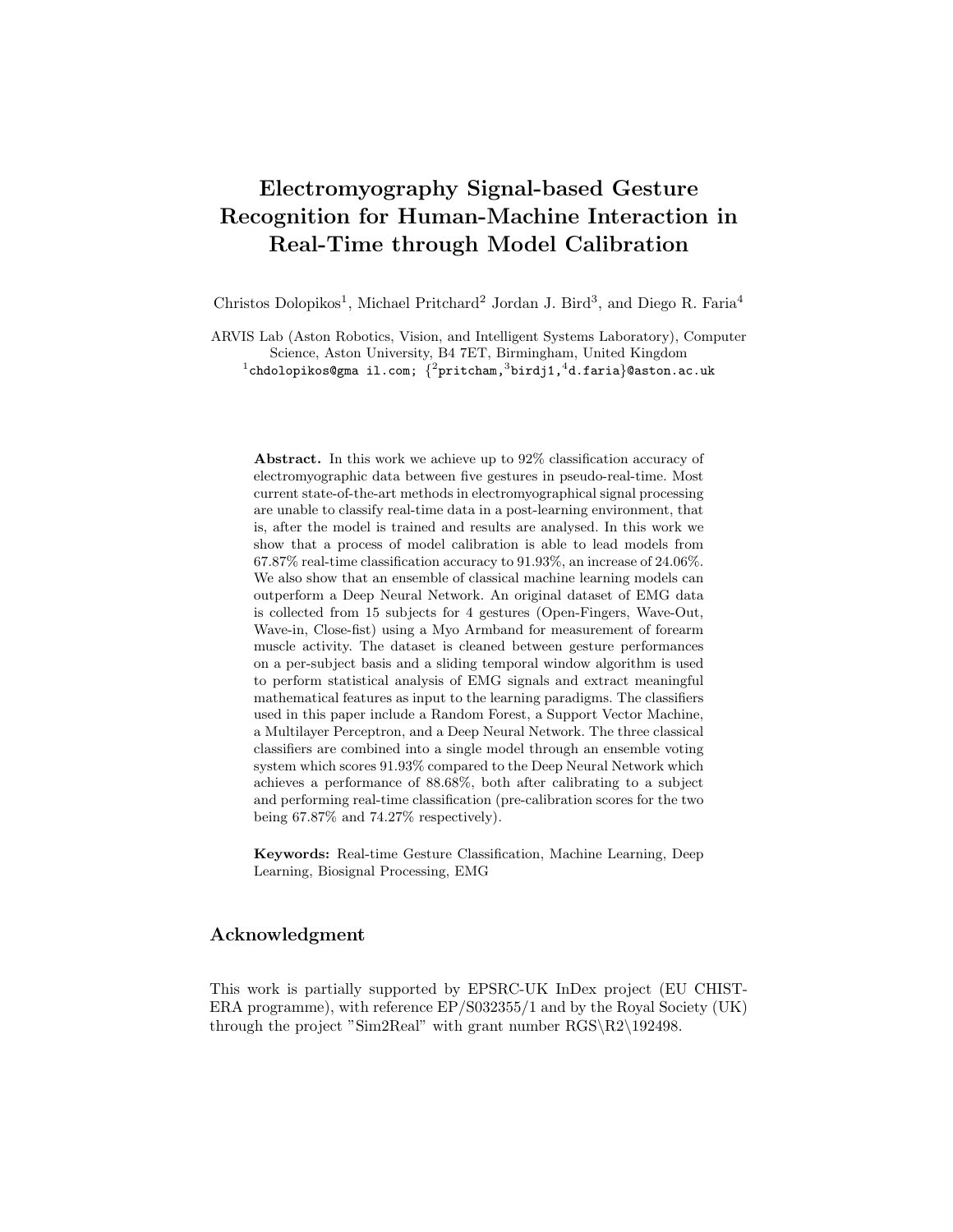# 1 Introduction

Human-Machine interfaces have been relatively static in recent years, despite many technological advancements in both hardware and software. The efficiency and productivity of conventional devices for interacting with machines has peaked, and therefore alternative means of interaction have to be further explored. The realization that human-beings are the only source of input in this relation is important as it encourages us to shift the balance of Human-Machine interaction closer to the human aspect. As humans we use our hands to interact with devices and machines every day; in order to perform actions such as typing, bioelectrical signals are carried through the spinal cord from the brain to the muscle motor neurons to generate muscular activity [20]. Thalmic Labs' Myo Armband [2] features a set of Electromyography (EMG) sensors [21] and an inertial measurement unit (IMU) [27], and can provide an alternative interface by reading that forearm bioelectricity. In this work we classify between four distinct hand gestures (and a fifth class for the neutral, or resting, position) using electromyographic data obtained with a Myo band. Although human beings are biologically similar [10], there are small differences among them which can significantly affect the performance of biosignal sensing devices; we hence collected a novel EMG dataset from a diverse population of fifteen able-bodied adults.



Fig. 1. Real-time emulation System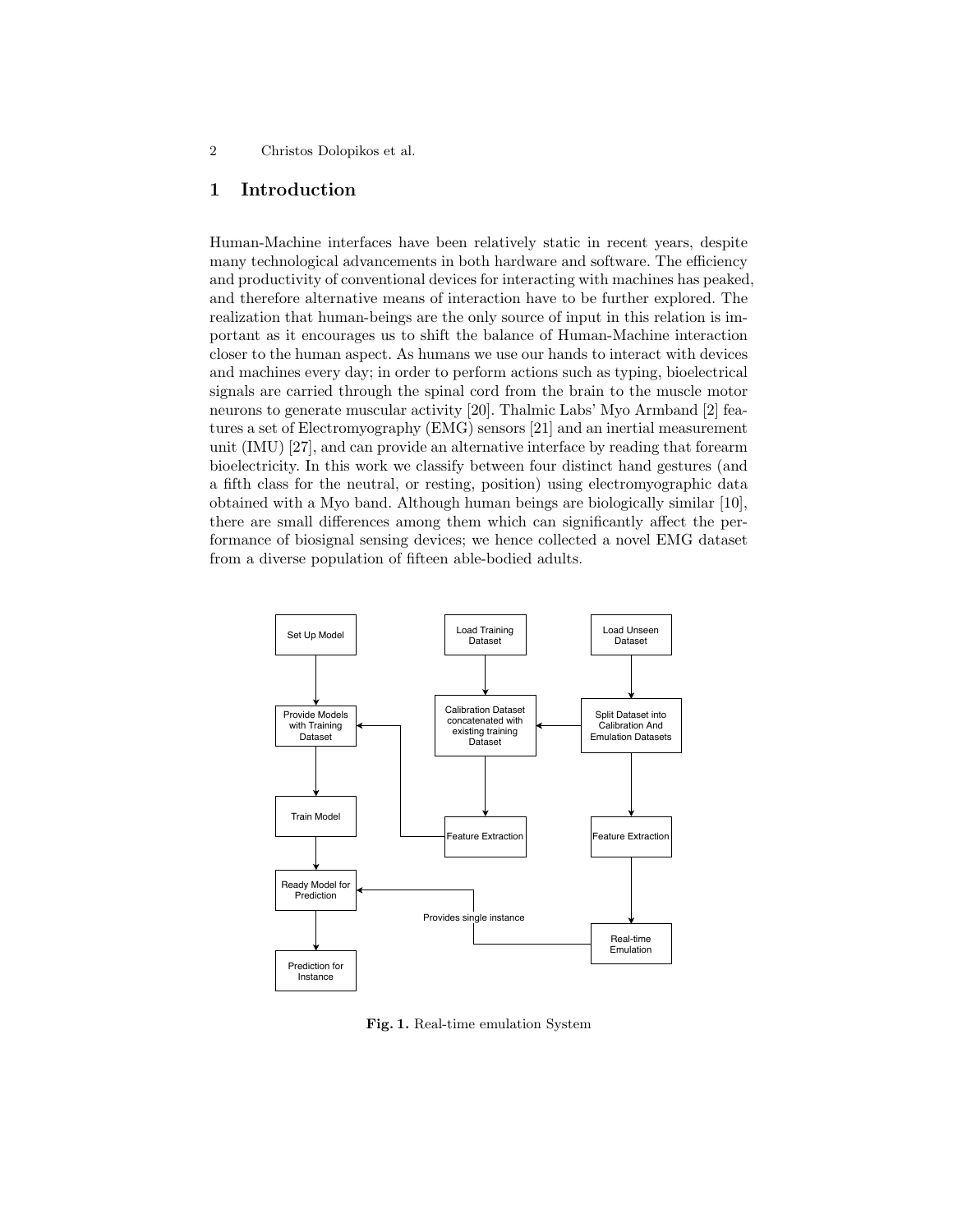The main scientific contributions of this work are as follows:

- 1. Collection of an original EMG dataset of 4 gestures from 15 individuals. (Available at Kaggle  $[12]$ )<sup>1</sup>
- 2. Achievement of better performance of voting classifiers over deep learning
- 3. Results support the importance of model calibration for real-time classification through classical, deep, and transfer learning.
- 4. Success in real-time classification of unseen data

As part of this work we intended to verify our classification system in realtime, however due to the ongoing 2020 pandemic of the SARS-CoV-2 virus [13], we were unable to safely access the necessary equipment. We hence devised a system to emulate real-time reading of pre-recorded EMG data for classification.

The real-time classification process starts by loading the required models and the training dataset. Simultaneously we load the unseen dataset, from which a portion is extracted and incorporated into the training dataset for calibration purposes. This mimics the calibration period that would typically take place in a physical system [17]. This extended training dataset goes through the feature extraction process and is passed to the classification models to train upon. The remainder of the unseen data meanwhile undergoes the same feature extraction process as the training set, and awaits the completion of model training. When the models are ready, single instances of the unseen testing dataset are provided in turn for classification. Figure 1 depicts an overview of our real-time emulation approach for electromyographic gesture recognition.

## 2 Background

As the majority of movements of the hand and wrist [9] are controlled by muscles in the forearm, it is appropriate to measure electromyographic (EMG) activity in these muscles to identify hand movement. Thalmic Labs' Myo Armband [26] is a wearable human-electronics interface which combines muscle activity sensors utilizing surface electromyography (sEMG) and inertial sensor signals in order to provide a gesture recognition system for electronic device control. The bioelectric signals generated by muscle activity have potential differences in the order of  $\mu V - mV$  [20], which are recorded by the sEMG sensors and converted by Thalmic's software to a unitless measure of muscular "activation" [25]. Surface EMG sensors require direct contact with the skin in order to conduct the bioelectric signals of the underlying muscles; the quality of the acquired signals is affected by various factors including the condition of the skin and the fat and muscle density of the forearm [2]. To develop Machine Learning models which are more robust to variations in such conditions, it is beneficial to collect EMG data from a range of individuals. EMG recognition devices such as the Myo are widely used for prosthetic limbs [18], controlling robotic arms [22], wheelchairs [6], and have even been integrated as part of a smart home environment [29].

 $^{\rm 1}$  Dataset available at https://www.kaggle.com/chrisdolopikos/eleectromyographydataset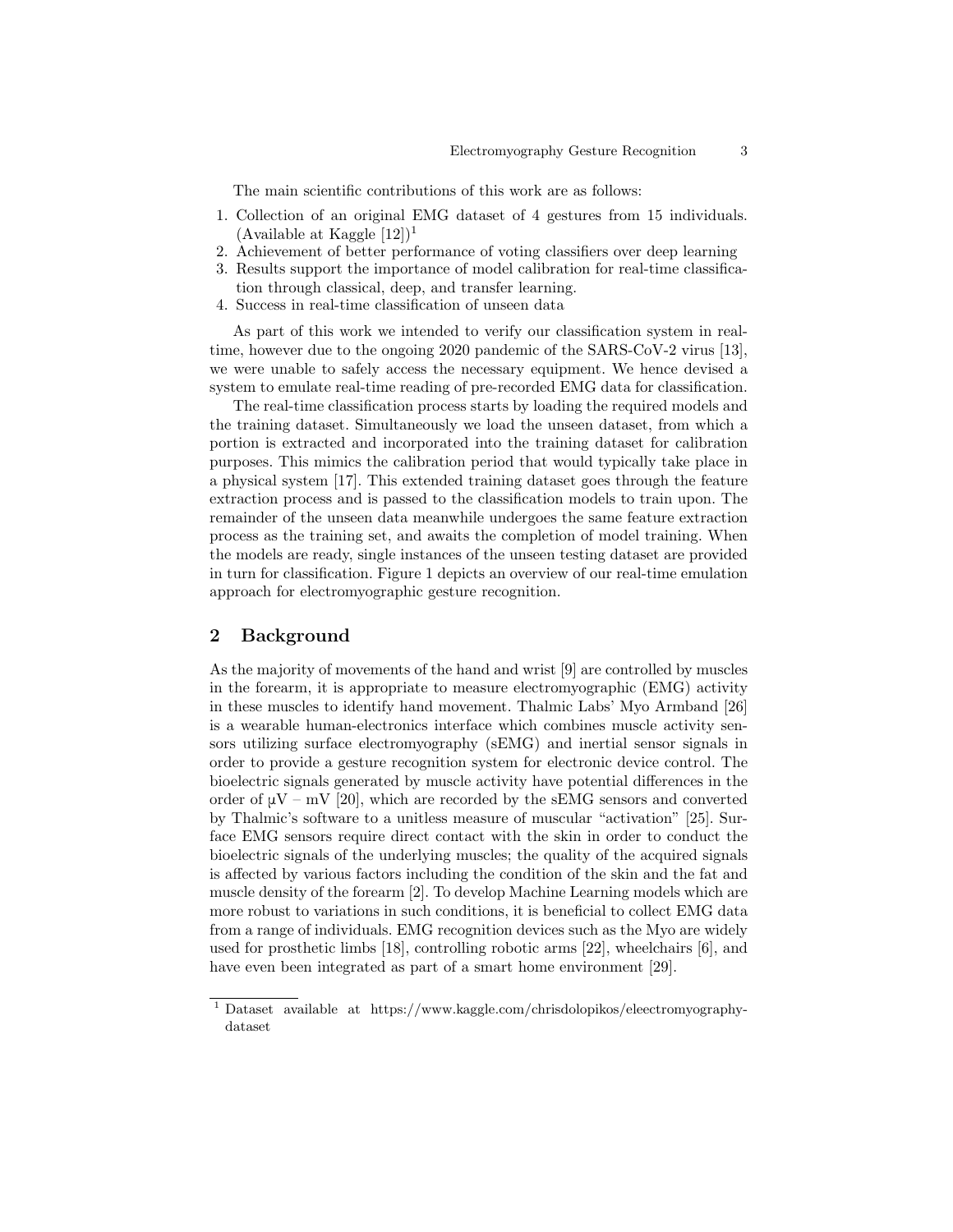#### 2.1 Related Work

There is much precedent in the literature for using Thalmic's Myo device to collect electromyographic data for offline classification. Benalcázar et al. [3] used a k-nearest-neighbours model to classify five different gestures from a group of ten individuals, reaching up to 98.5% accuracy when incorporating an activity detection system to remove any segments in the EMG signals which did not correspond to a movement of the hand. The attributes provided to their kNN were the levels of EMG activity detected at each of the Myo's eight sensors over a given period.

Conversely, Bird [4] and Kobaylarz [17] both extracted an ensemble of statistical features from the time-series EMG data provided by the Myo to be used as model attributes. Bird et al. demonstrated the effectiveness of a feature ensemble previously developed for use with electroencephalography (EEG) in the EMG domain, using an optimised deep neural network topology to classify four gestures from ten subjects at an accuracy of 85%. They also made use of transfer learning techniques, using network weights learned from one type of biological signal as a starting point for the other (as opposed to random starting weights). Kobylarz succeeded in using this feature ensemble to classify EMG data corresponding to three hand gestures, classifying unseen data with a Random Forest at up to 97% when incorporating some calibration of the model to the new participant. Similar accuracies were also reached with a voting system comprising both a Random Forest and a Support Vector Machine (SVM).

Fewer studies however have been able to achieve online, or real-time, gesture classification. Kim et al. [16] found success in real-time classification of four gestures from single-channel EMG measurement. They similarly extracted statistical features from the data, using an ensemble that shares some similarities with that of Bird and Kobylarz whilst also using some different features, notably the number of zero-crossings and the degree to which the signal was periodic. By combining a kNN and a Bayesian model they reached 94% accuracy, and were able in real-time to control a radio-controlled car through gesture.

One developing application of electromyographic gesture control is sign language recognition. The British Deaf Association reports that over 85,000 individuals in the United Kingdom use British Sign Language as their primary preferred form of communication [7]. Communicating with computer systems is an integral part of modern life; many devices are now "hands-free", relying on voice recognition, hence creating a need to ensure that such devices are still made accessible for the deaf. Deja et al. found that sign language users responded positively to an electromyographic human-computer-interface for signing using a pair of Myo devices [11], although further work was needed in constructing a system robust to syntax and grammar errors.

Kaya & Kumbasar used data from a Myo to classify gestures representing the digits 0 - 9 in Turkish sign language [15]. In a similar fashion to Bird, Kobylarz, and Kim they used a sliding time-series window to extract statistical features from the EMG data, successfully classifying the ten gestures with kNN, SVM, and Artificial Neural Network models. Their SVM was able to reach a F-score of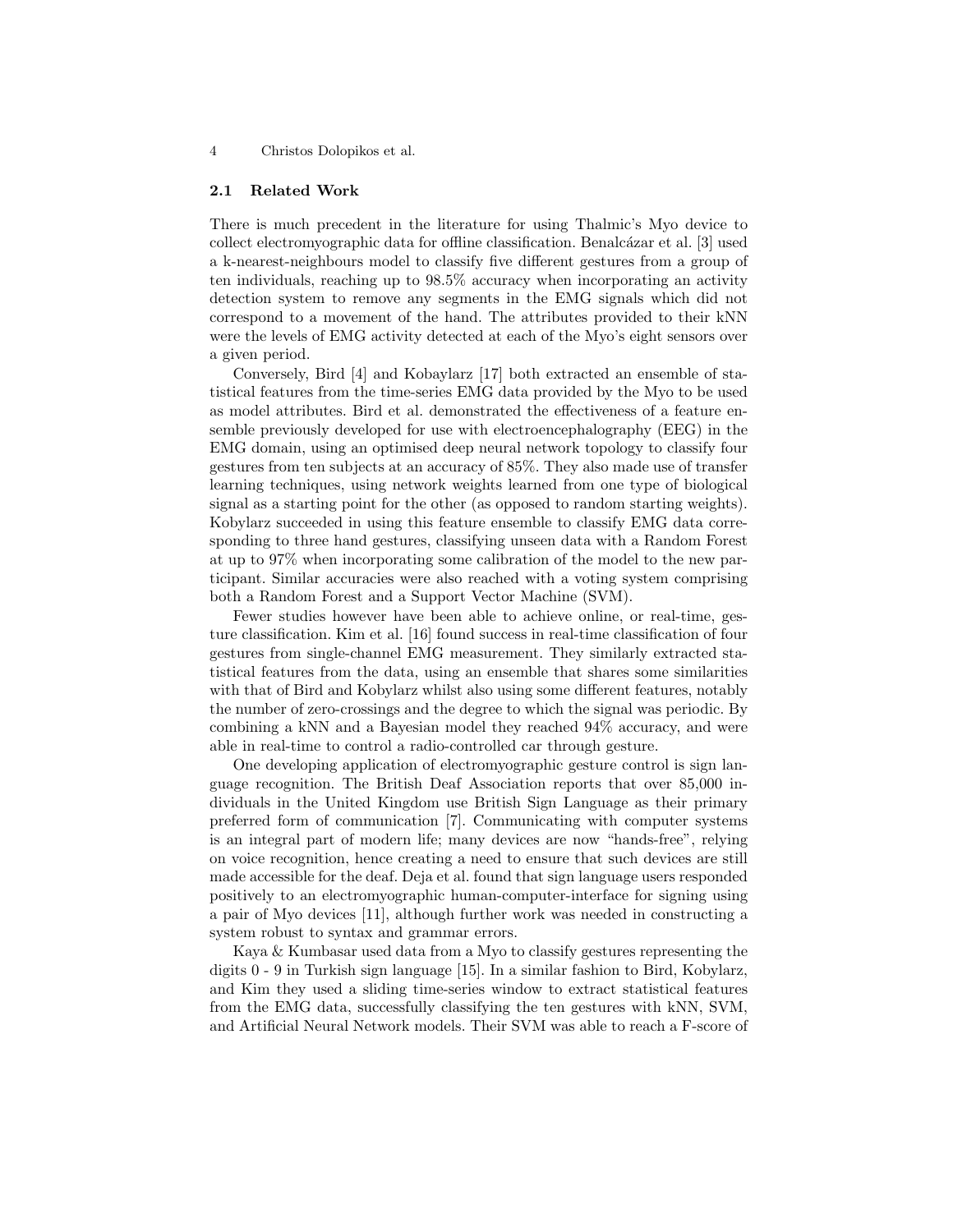0.866, with 10-fold cross validation, though it remained to be seen whether the model would be capable of classifying unseen data. Abreu et al. [1] developed a 20-class system based on the Brazilian sign language alphabet Libras. They rectified and averaged the electromyographic signals from the Myo device, and used these averaged signals as the input to an ensemble of twenty SVMs, one per letter, each trained using a one-vs-all approach. While very high cross-validation accuracies were reached for all letters, these accuracies decreased significantly when the system was presented with real-time, unseen data.

Whilst our study does not set out to classify sign language gestures specifically, it is hoped that with our successful exploration of real-time methods gesture classification we can help lay the groundwork for furthering development in this area.

# 3 Implementation: EMG Data Processing and Classification

#### 3.1 Data Acquisition

The experimental setup for data collection consists of a Myo Armband (Figure 2) connected to a computer via Bluetooth Low Energy (BLE). The connection is achieved using Myo Hub which enables the device's SDK and allows Python to gain access to the device as well. A Python script is used to record forearm EMG data produced by muscle activity when executing a gesture for 60 seconds [17]. Each of the Myo's eight EMG sensors produces an EMG reading and the IMU produces a single reading; the resulting data file is hence ten columns wide: one stating unix timestamps, eight for the EMG sensors and one for the IMU readings. The EMG data streams at 200Hz whilst the IMU data (which was not utilised in this study) streams at 50Hz. Each single measurement session results in a single .csv file.

A single subject would wear the armband on their right forearm (data was also collected from the participants' left arms, which we did not use in our study but still intend to make available for the research community). The measuring procedure started after a brief demonstration of one of the required defined gestures: a closed fist (finger flexion [14]), spread open fingers (finger abduction [14]), waving inwards (wrist flexion [14]), and waving outwards (wrist extension [14]). The subject was then instructed to perform this gesture repeatedly for 60 seconds. To minimize the impact of random errors, 5 different repetitions per gesture were executed. A single subject hence performed four different gestures for five minutes each.

One factor contributing to random errors is the participant themselves. Continuous repetition of gestures is exhaustive for the muscles. As time passes, they start becoming stiffer and as a result the subject struggles to perform the gestures correctly, directly affecting the quality of EMG readings. To mitigate this each subject was given one to two minutes for muscle relaxation after the completion of each measurement task. Different stress levels might also contribute to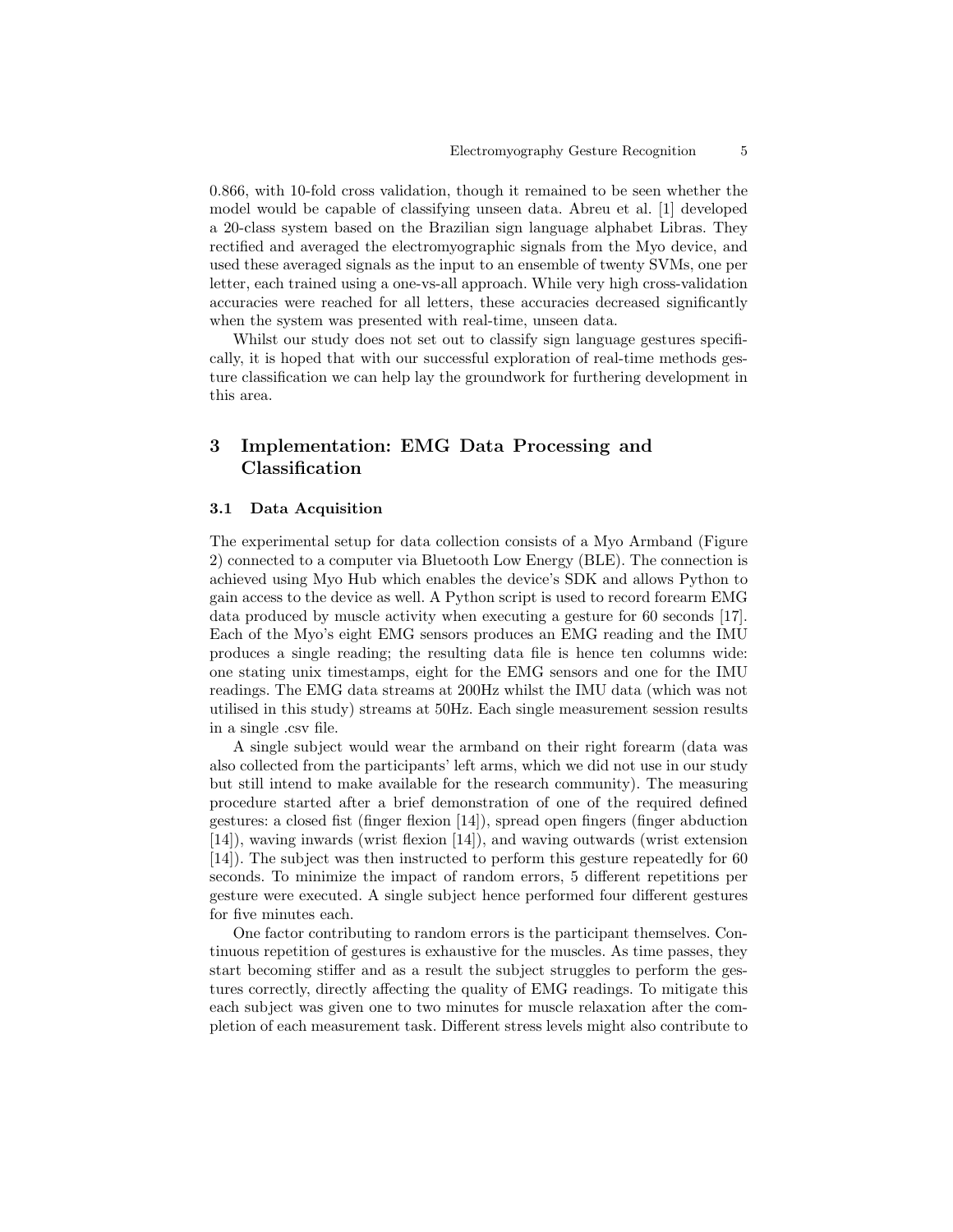6 Christos Dolopikos et al.



Fig. 2. Subject performing "Wave-in" gesture (left), and the resulting elecromyographic waveforms (right).

different or random bioelectrical activity resulting in outliers. To mitigate this and lower stress levels the data collection sessions were conducted in an environment that was familiar to the subjects. Fifteen able-bodied subjects (9 male, 6 female) participated in this experiment. The mean age of the subjects was 26, with the youngest participant being 20 and the oldest 52. Whilst a diverse population was sought, there would be merit in future work expanding the dataset even further, both in number and to individuals from a more diverse range of ages.

#### 3.2 Data Preprocessing

To ensure the integrity of the collected data all files were initially checked for missing values, NaNs, and other discrepancies of a similar nature. Any individual measurement instances containing such errors were removed.

3.2.1 Data Cleaning As previously described the participants of the data collection are themselves a source of possible errors. Observation of the produced datasets lead to the recognition of systematic errors; it was found that due to variation in the participants' reaction times in initiating muscle movement when instructed, a portion at the start of each recording did not have any significant EMG activity. It would not be appropriate to consider this "dead" time part of the gesture as no physical muscular activity was taking place. To address this, all EMG readings were divided into two sub files, one containing the actual gesture and one containing the null data . This processing was done in MATLAB [19], with the assessment of when EMG activity started being performed by observation of graphical plots of the signals. The null data was used to form a rejection class, resulting in a total of five defined gestures.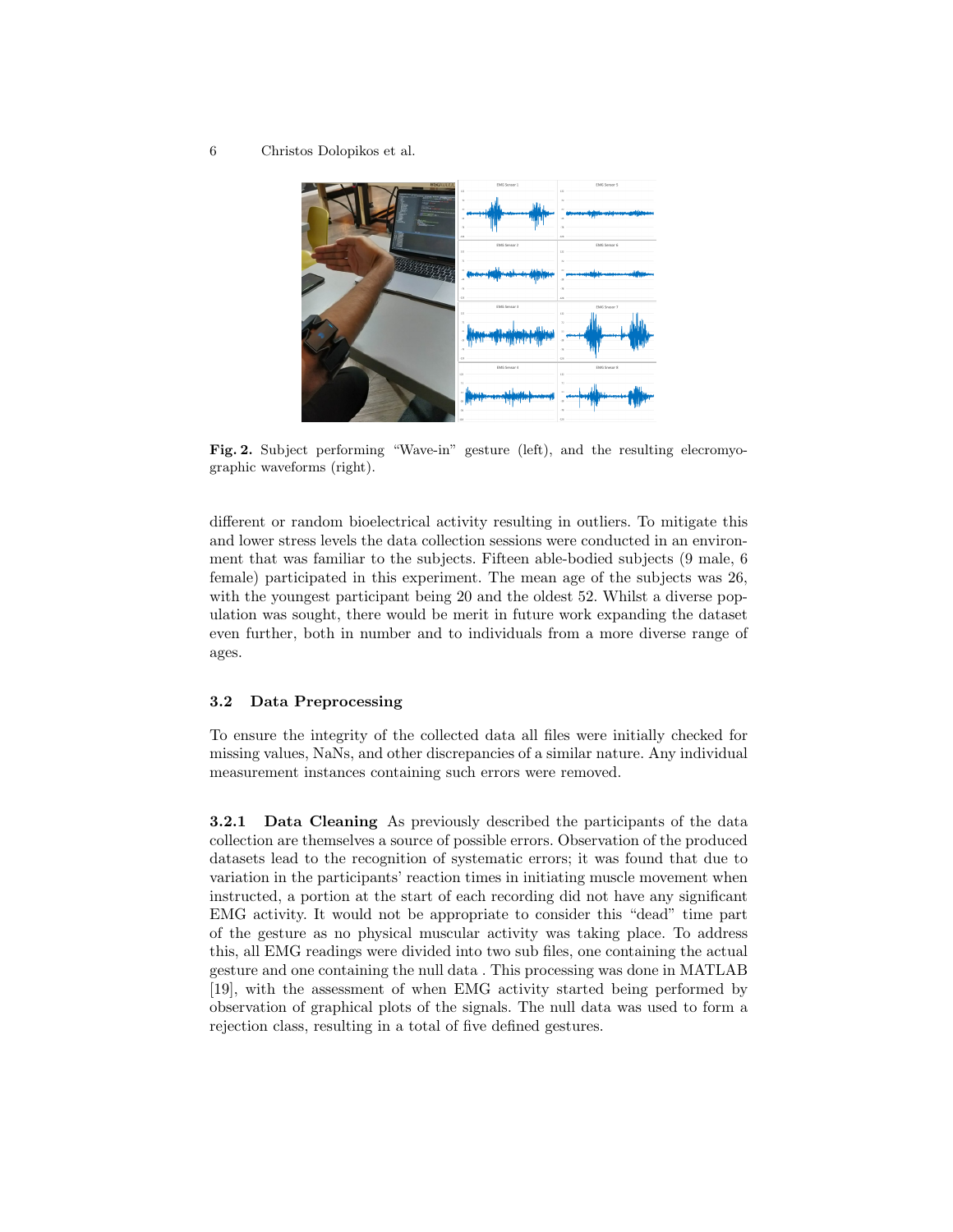**3.2.2 Rectification** Raw EMG readings typically range from  $-128mV$  to  $+127mV$  for each timestamp and are highly oscillatory. This means that in some cases, simple statistical measures such as the mean will result in values close to zero, regardless of the intensity of electromyographic activity. The ensemble of statistical features used in this study includes more complex measures which are less liable to be influenced by this, however to maximise the informativity of the featureset the EMG waveforms were rectified (i.e. the modulus of the values was taken) before feature extraction was performed. Both the rectified and raw datasets were analysed to investigate the impact of this process.

3.2.3 Feature Extraction Raw usage of the collected EMG data is not beneficial for machine learning due to the data's stochastic nature. EMG data, as previously mentioned, are bioelectric signals that are non-stationary, non-linear and of random nature. This means that even when a subject replicates the exact same gesture, at a given point in time during the gesture's execution it is highly likely that the activated muscles do not have identical bioelectric activity. Therefore, some statistical analysis on the raw data is required to produce a meaningful dataset for machine learning.

Electroencephalographic (EEG) signals have been reported to bear similarities with EMG signals [4]; both are relatively low frequency, very low amplitude electrical waveforms. Previous research has performed statistical feature analysis for EEG and EMG by introducing sliding windows of length of 1 second at an overlap of 0.5 seconds to segment the data  $[4, 5, 17]$ ; we make use of the same feature extraction approach here. Firstly, a sliding 1-second window is divided into two windows of 0.5 seconds decreasing the size of the initial wave to equally sized segments of the wave. The feature extraction process then comprises of 3 stages; each stage is related to the size of the window that is being processed:

- 1-second window
	- Mean and Standard deviation of the wave are computed
	- Skewness and Kurtosis of each wave
	- Maximum and minimum values
	- Sample variances of each wave, plus the sample covariances of all pairs of the waves
	- The eigenvalues of the covariance matrix
	- The upper triangular elements of the matrix logarithm of the covariance matrix
	- The magnitude of frequency components of each signal, obtained using a Fast Fourier Transform (FFT)
- 0.5-second windows
	- The change of (between the first and second sliding window):
		- ∗ The sample mean and the sample standard deviation
		- ∗ Maximum and minimum values
- 0.25-second windows produced due to offset
	- The mean of each 0.25-second window
	- All paired differences of means between the windows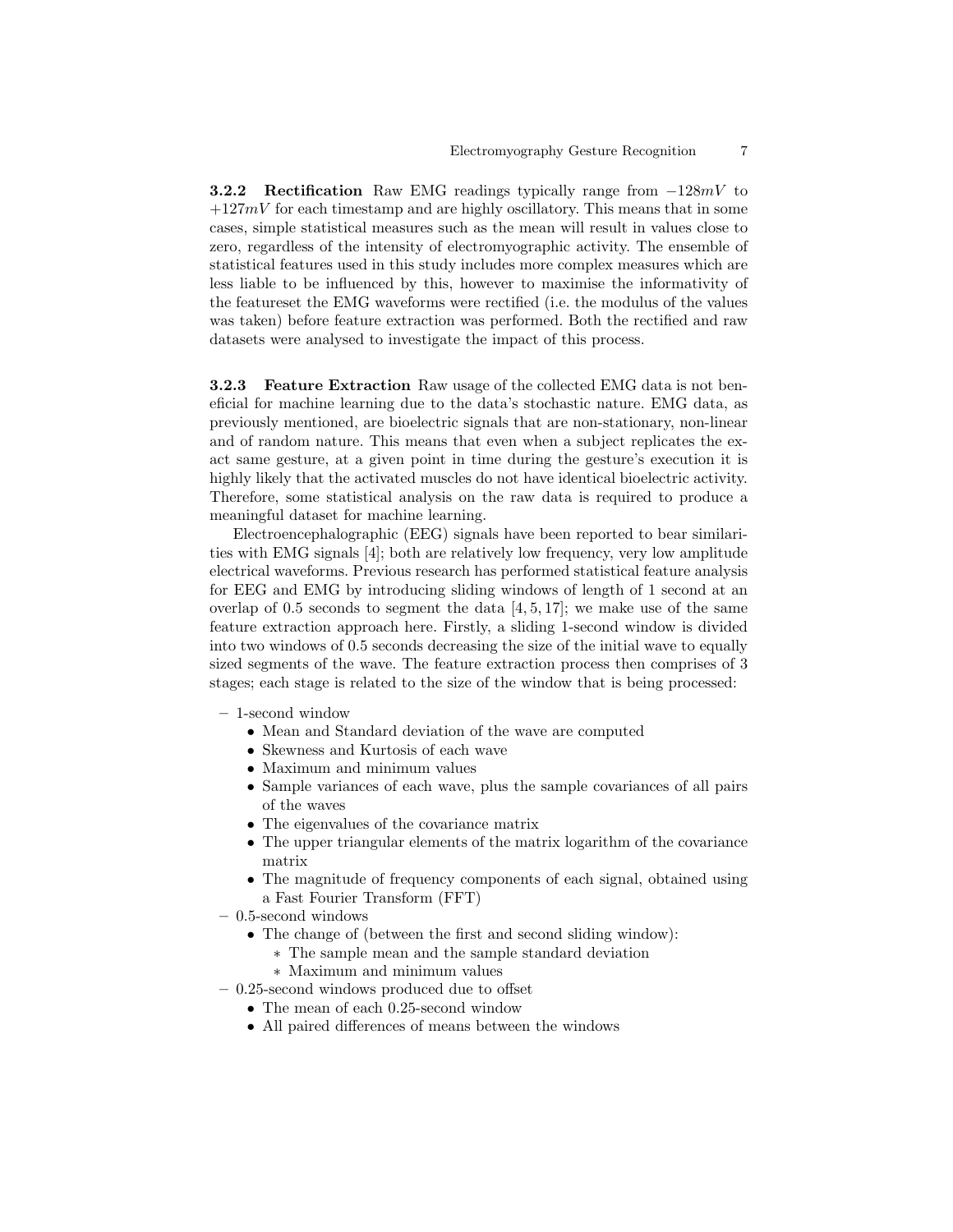• Maximum and minimum values and their paired differences

The input to the feature extraction process is an 8-signal wide array (with one column for each of the Myo's 8 EMG sensors), from which a total of 1771 attributes are generated. The resulting featureset is then shuffled, and before being passed to a classifier is standardised such that all attributes are in the range  $[-1]$ to  $+1$ .

#### 3.3 Classifier Model Optimisation & Tuning

With data collection and preprocessing stages being completed, the resultant dataset is in a form suitable for use in the classifiers. Before the training of the classifiers starts, the dataset is split into two chunks; one for training and one for testing purposes. Details of machine learning tuning and results are presented in the following section. The utilization of these sub-datasets allows for training of a model classifier and testing of its performance against a subset of data. This is repeated as part of the parameter tuning process. Classifiers have sets of parameters that determine their learning ability that need to be tuned.

3.3.1 Implementation Equipment Experiments were developed in Python 3.7 with the Scikit Learn library [23]. Deep Learning weights that were produced using the training dataset were produced on an Intel Core i7@3.7GHz and a GTX980Ti GPU in the Keras library [8]. The produced weights using the calibration dataset and models were built using an Intel Core i7@2.6 GHz. The same configuration was used for the real-time emulation system described in 3.4.2.

3.3.2 Support Vector Machine Support Vector Machines are kernelised models, meaning that their learning abilities depend on the kernel utilized, alongside C and gamma parameters of a given model. For this classifier ScikitLearn was used [23]. Parameter tuning results suggested that in this case a higher C parameter could enable the SVM to achieve higher levels of accuracy, whereas for the gamma parameter the reverse was true; a lower gamma resulted in higher accuracy. The best performing kernel for the datasets was the Radial Basis Function (RBF). Based on experimentation, the chosen set of parameters used for our SVM is: kernel"RBF", C=100, Gamma=0.00001.

3.3.3 Random Forest The implementation of this classifier is also achieved with the ScikitLearn library. The first parameter that can be optimised in this classifier is the number of features per split (n estimators). The search for this parameter started from 200 and had a maximum value of 2000. The next optimised parameter is the maximum number of features when looking for a split (max features), which can be square root, log2, or auto. The parameter related to the length of the constructed trees is max depth. This parameter's search started from 100 with a maximum of 500. Utilizing the RandomizedSearchCV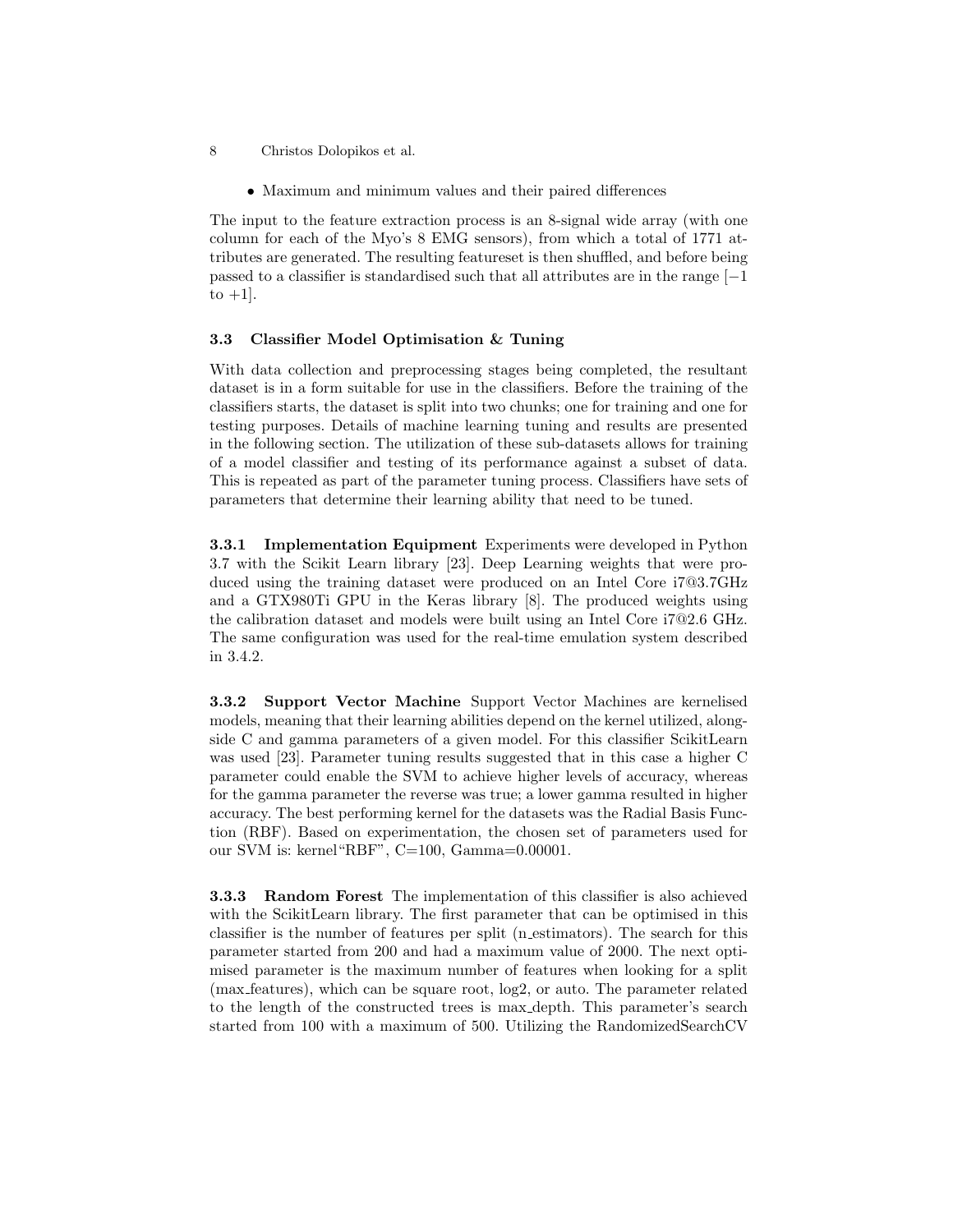method provided by Scikit Learn library, the cross-validation parameter is set to 3 and the number of iterations to 100 so as to ensure the validity of the findings. The optimized Random Forest model has n estimator, max features and max depth set to 1600, auto and 220 respectively.

3.3.4 Artificial Neural Network The model used consists of a single hidden layer. Based on experimental tuning results, 20 neurons for a single layer provided a competitive advantage over a model with 10 neurons, however performance was not significantly affected by an increase to 30 neurons. Therefore, to minimize memory usage the 20 neurons configuration was the preferred choice. Despite the fact that learning rate affects the performance of the models both positively and negatively, it also affects the memory usage. While the model is training, high learning rates result in error messages indicating possible memory overflow. The set of optimised parameters used for the Multilayer Perceptron was hence an L-BFGS solver, 20 neurons, 0.1 learning rate.

3.3.5 Deep Neural Network The DNN used for the on-the-fly real-time emulation consists of five hidden layers with the ReLU activation function. The five layers consisted of 206, 226, 298, 167, and 36 neurons respectively. As the classification problem of this work is a multiclass one a softmax activation function is used, taking place at the last layer of the network with 5 neurons.

Another DNN is constructed for use with a set of weights found using EEG data in [4]; in that study these weights were found to be a suitable starting point for using with EMG data. The number of layers and neurons are the same as those described above. Similarly, the output layer utilizes a softmax activation function with 3 neurons.

The weights produced above are input to the first DNN with EMG data to create another set of weights, to be used for the emulated real-time classification. The first model is also used to randomly produce some weights using the same dataset and save them for later use.

#### 3.4 Classifier Implementation

3.4.1 Voting Ensemble An ensemble voting mechanism was constructed from the SVM, Random Forest, and ANN models. As the models are provided with an instance i they each predict the class of i, outputting an array of  $5$ probabilities, one per class, that total to 1. The arrays produced by the SVM and ANN are scaled by a factor of 1.5 whilst the output array of the Random Forest is multiplied by a scale of 2. Consistency on the performance of Random Forest, due to its tree structure, resulted in arbitrary biases based on the classifier's performance throughout the experiments. This provides a confidence vote to Random forest in case of disagreement. The scaled arrays are then summed to provide a single array of similar length. The index with the higher score represents the prediction of class of i.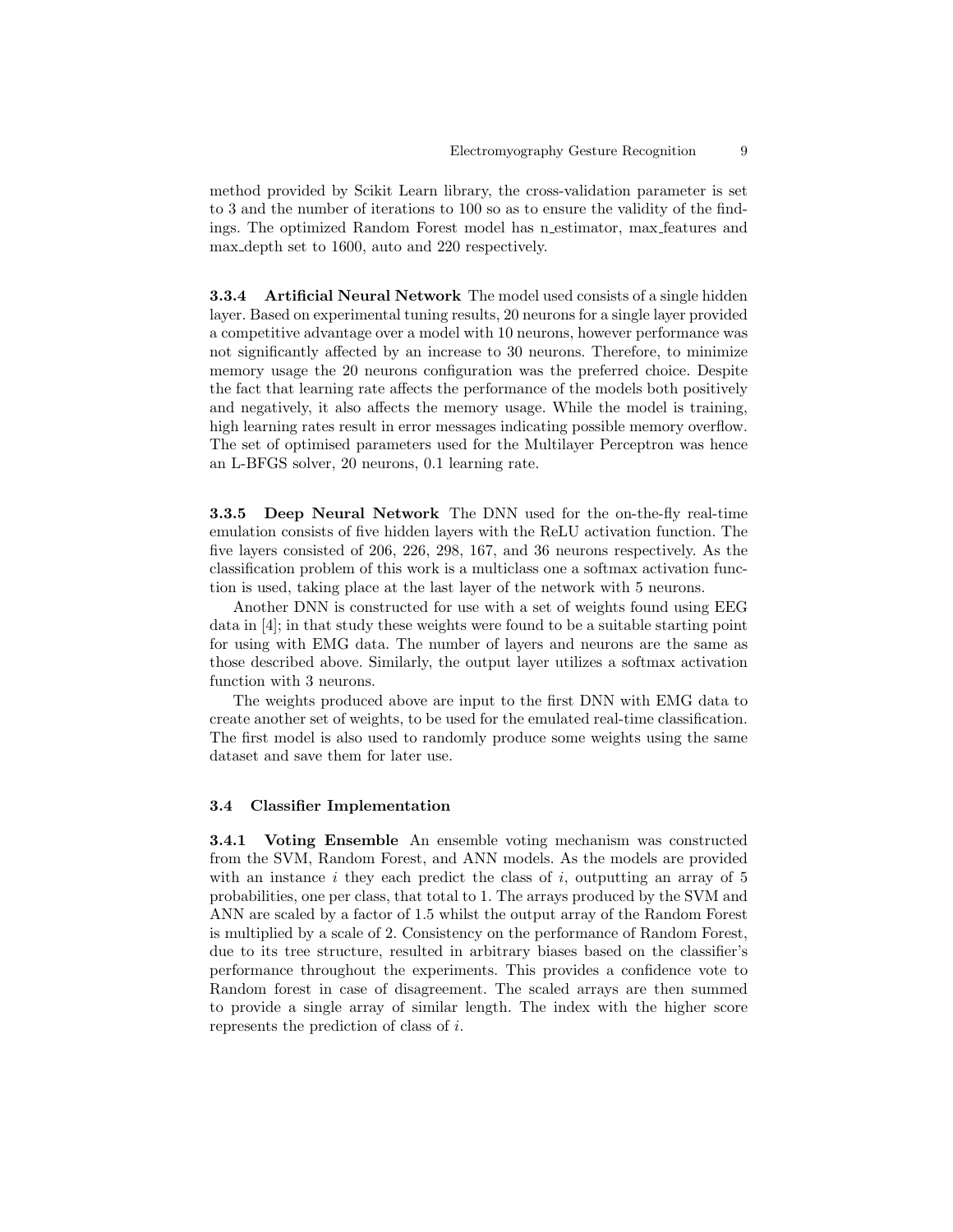**3.4.2** Real-time Classification A user is typically expected to use the Myo Armband to classify their gestures in real-time. Machine learning algorithms are often expected to perform poorly given real-time data and sometimes require the use of a small additional training dataset to recalibrate their models. Due to the ongoing 2020 SARS-CoV-2 pandemic, we were unable to access the Myo armband for genuine live classification with a new subject. However, in anticipation of this, data had been collected from an additional sixteenth participant (male, aged 21) who was left out of the training set entirely. This unseen raw EMG was cleansed and preprocessed as described above, including the formation of a rectified version of the data. The calibration process starts simultaneously with the emulation procedure, by splitting this previously unseen data of the sixteenth participant into thirds. One third is used for calibration and the remaining two thirds for emulating real-time data. The calibration process implements Platt's Scaling [24], a technique that calculates a score to probability calibration curve using the training set. Calibration data are then combined with the existing and previously seen training data for retraining the classifiers. The emulation portion of the data also underwent the same feature extraction as the training dataset. Each instance was then passed in turn in near-real-time to the classifiers, thus emulating live human input (this process is depicted in Figure 1).

The Random Forest, SVM and ANN are combined with the voting mechanism described above to provide a single prediction in order to compete with the DNN. The process for DNNs is slightly different for the real-time data; two of them were required to load the previously produced weights. One DNN was left to randomly produce weights and use those for the on the fly predictions, whereas the other DNN model uses Fine-tune Learning, by getting the feature extracted calibration data to generate some weights that are going to be loaded in the same model for the emulation process.

# 4 Results

This section presents our experimental results. In all cases both the rectified dataset produced by section 3.2.2 and the dataset without rectification as in 3.2.1 were trialled to investigate the impact of the rectification. In all tables the reported accuracy is the arithmetic mean of 5 separate runs, whilst the values in parentheses indicate 95% confidence intervals on that accuracy (using the Wilson method [28]). To enable further analysis of classification errors, we also present confusion matrices, precision, and recall scores for the best-performing model in each experiment.

#### 4.1 Model Benchmarking

We here set a benchmark by using a randomised 66% of the offline dataset for training and the remaining 33% for testing, providing us a goal for comparison with our real-time results.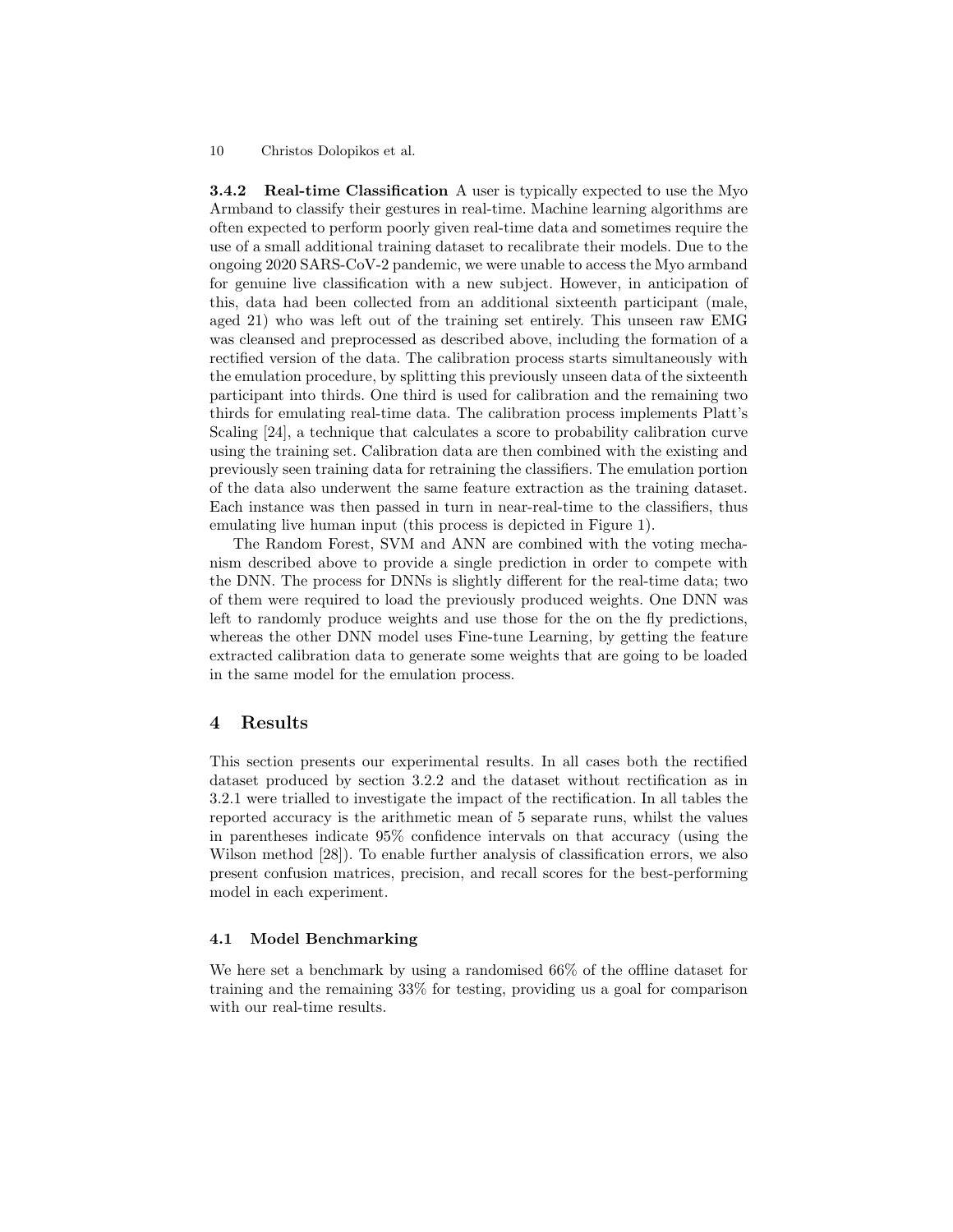| Classifiers             | Accuracy $(\%)$        |
|-------------------------|------------------------|
| <b>Base Classifiers</b> |                        |
| Multilayer Perceptron   | 92.16 [89.02, 94.58]   |
| Support Vector Machine  | 87.75 [84.03, 90.79]   |
| Random Forest           | $91.12$ [87.75, 93.65] |
| Deep Networks           |                        |
| Random Weights          | 86.84 [82.81, 89.82]   |
| <b>EEG</b> Weights      | 86.84 [82.81, 89.82]   |
| <b>EMG</b> Weights      | 85.78 [81.90, 89.09]   |

Table 1. Model benchmark scores using dataset without rectification

| Table 2. Confusion Matrix of Table 1's best performing model, MLP |  |  |  |  |  |  |
|-------------------------------------------------------------------|--|--|--|--|--|--|
|-------------------------------------------------------------------|--|--|--|--|--|--|

|        |                                   | Predicted class |      |         |                                |      |  |
|--------|-----------------------------------|-----------------|------|---------|--------------------------------|------|--|
|        |                                   | $_{\rm{fit}}$   | open | wave-in | wave-out                       | llun |  |
|        | $_{\rm{fist}}$                    |                 |      |         | 1.00 0.00 0.00 0.00 0.00       |      |  |
| class  | open                              |                 |      |         | $0.02\ 0.80\ 0.04\ 0.00\ 0.16$ |      |  |
|        | wave-in                           |                 |      |         | [0.00 0.01 0.90 0.09 0.00]     |      |  |
| Actual | wave-out 0.04 0.02 0.09 0.85 0.00 |                 |      |         |                                |      |  |
|        | null                              |                 |      |         | $0.01\ 0.06\ 0.01\ 0.00\ 0.91$ |      |  |

Table 3. Model benchmark scores using dataset with rectification

| Classifiers             | Accuracy $(\%)$      |
|-------------------------|----------------------|
| <b>Base Classifiers</b> |                      |
| Multilayer Perceptron   | 92.16 [89.02, 94.58] |
| Support Vector Machine  | 88.61 [84.95, 91.52] |
| Random Forest           | 90.08 [86.50, 92.71] |
| Deep Networks           |                      |
| Random Weights          | 85.26 [81.30, 88.60] |
| <b>EEG</b> Weights      | 82.63 [78.30, 86.12] |
| <b>EMG</b> Weights      | 83.68 [79.49, 87.11] |

Table 4. Confusion Matrix for Table 3's best performing model, MLP

|        |                                   | Predicted class |      |         |                                |                                    |  |
|--------|-----------------------------------|-----------------|------|---------|--------------------------------|------------------------------------|--|
|        |                                   | fist            | open | wave-in | wave-out                       | $_{\text{null}}$                   |  |
|        | $_{\rm{fist}}$                    |                 |      |         |                                | 1.00 0.00 0.00 0.00 0.00           |  |
| class  | open                              |                 |      |         | $0.06\ 0.79\ 0.04\ 0.00\ 0.10$ |                                    |  |
|        | wave-in                           |                 |      |         | 0.00 0.01 0.89 0.08 0.02       |                                    |  |
| Actual | wave-out 0.03 0.04 0.09 0.83 0.01 |                 |      |         |                                |                                    |  |
|        | mıll                              |                 |      |         |                                | $0.01$ $0.05$ $0.02$ $0.02$ $0.89$ |  |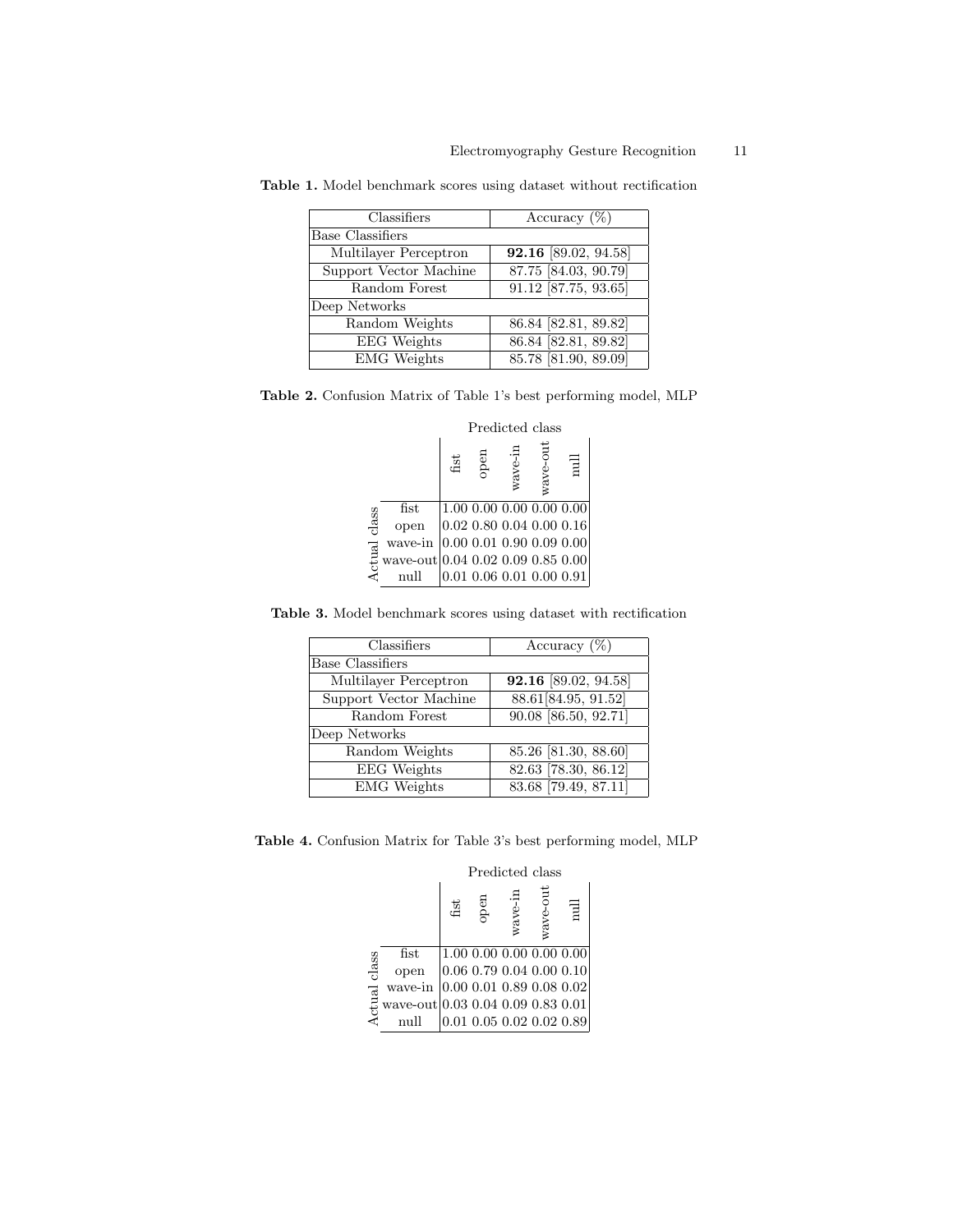Table 5. Accuracy, Precision, and Recall scores for the best performing benchmark models

| Multilayer Perceptron  | Accuracy $(\%)$ | Precision $(\%)$ | Recall $(\%)$ |
|------------------------|-----------------|------------------|---------------|
| Without rectified Data | 92.16           | 92.08            | 80.83         |
| With rectified Data    | 92.16           | 96.66            | 79.51         |

Comparison of Tables 1, 3 & 5 suggests that the rectification process did not provide a significant competitive advantage to the models' performances. They also suggest that base classifiers individually are capable of outperforming the developed deep neural networks, albeit by a relatively small degree.

#### 4.2 Real-time Classification of Unseen Data

In emulated real-time we were able to classify unseen data with accuracies competitive with the above benchmark when the models were calibrated, though even uncalibrated performance was strong for the Fist, Wave In, and Wave Out gestures as seen in Tables 7 & 9. We again found base classifiers to individually outperform the deep neural networks as seen in Tables 11, 13  $\&$  15, though the DNN achieved the best performance when uncalibrated (Tables 6, 8 & 10).

Table 6. Real-time model performance without calibration using unrectified dataset (\* denotes the use of calibration dataset for the production of weights)

| Classifiers              | Accuracy $(\%)$        |
|--------------------------|------------------------|
| Voting Mechanism         | 67.87 [62.88, 72.47]   |
| Deep Networks            |                        |
| Random Weights           | 66.80 [61.75, 71.42]   |
| <b>EEG</b> Weights       | 66.59 [61.46, 71.16]   |
| <b>EMG</b> Weights       | 69.96 [65.17, 74.57]   |
| EMG Calibration Weights* | $74.27$ [69.49, 78.48] |

Table 7. Confusion Matrix for Table 6's best model, EMG calibrated-weights DNN

|        |                                          | Predicted class |      |         |                                  |                  |  |
|--------|------------------------------------------|-----------------|------|---------|----------------------------------|------------------|--|
|        |                                          | fist            | open | wave-in | wave-out                         | $_{\text{null}}$ |  |
|        | $_{\rm{fist}}$                           |                 |      |         | $ 0.77\;0.00\;0.04\;0.01\;0.21 $ |                  |  |
| class  | open                                     |                 |      |         | $0.00\ 0.11\ 0.23\ 0.27\ 0.40$   |                  |  |
|        | wave-in $(0.00\ 0.00\ 0.95\ 0.00\ 0.05)$ |                 |      |         |                                  |                  |  |
| Actual | wave-out $ 0.00\;0.10\;$ 0 0.81 0.10     |                 |      |         |                                  |                  |  |
|        | null                                     |                 |      |         | $0.00\ 0.24\ 0.33\ 0.00\ 0.44$   |                  |  |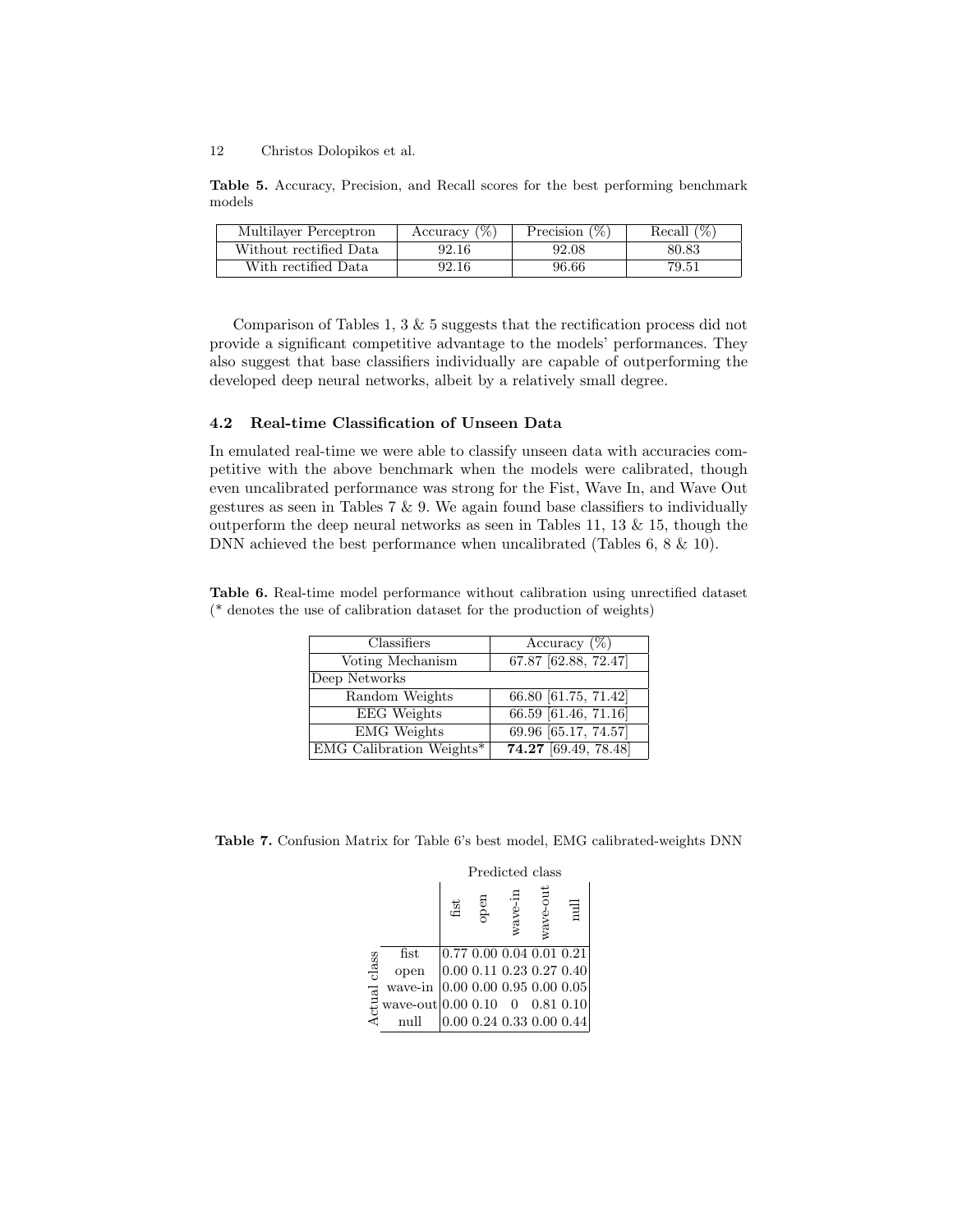| Classifiers              | Accuracy $(\%)$          |
|--------------------------|--------------------------|
| Voting Mechanism         | 64.84 [59.76, 69.57]     |
| Deep Networks            |                          |
| Random Weights           | 67.00 62.03, 71.68       |
| <b>EEG</b> Weights       | 68.01 [63.17, 72.74]     |
| <b>EMG</b> Weights       | $68.61$ $[63.45, 73.00]$ |
| EMG Calibration Weights* | $70.63$ [65.74, 75.10]   |

Table 8. Real-time model performance without calibration using rectified dataset (\* denotes the use of calibration dataset for the production of weights)

Table 9. Confusion Matrix of Table 8's best performing model, DNN with calibrated weights

|        |                                   | Predicted class |      |         |          |                                             |  |
|--------|-----------------------------------|-----------------|------|---------|----------|---------------------------------------------|--|
|        |                                   | $_{\rm{flat}}$  | open | wave-in | wave-out | mull                                        |  |
|        | fist                              |                 |      |         |          | $\left 0.77\ 0.01\ 0.02\ 0.00\ 0.21\right $ |  |
| class  | open                              |                 |      |         |          | 0.00 0.14 0.29 0.25 0.32                    |  |
|        | wave-in                           |                 |      |         |          | $ 0.00\;0.00\;0.88\;0.00\;0.12 $            |  |
| Actual | wave-out 0.00 0.09 0.01 0.87 0.04 |                 |      |         |          |                                             |  |
|        |                                   |                 |      |         |          | $0.00$ $0.25$ $0.38$ $0.05$ $0.31\vert$     |  |

Table 10. Accuracy, Precision, and Recall scores for the best performing uncalibrated models

| NN ר                   | Accuracy $(\%)$ | Precision $(\%)$ | (%<br>Recall |
|------------------------|-----------------|------------------|--------------|
| Without rectified Data | 74.27           |                  | 67.21        |
| With rectified Data    | 70.63           | 64.38            | 61.34        |

Table 11. Real-time model performance with calibration using unrectified dataset

| Classifiers                    | Accuracy $(\%)$        |
|--------------------------------|------------------------|
| Voting Mechanism               | 90.24 [86.81, 92.95]   |
| Deep Networks                  |                        |
| Random Weights                 | 86.06 [82.20, 89.33]   |
| <b>EEG</b> Weights             | 83.36 [80.99, 88.35]   |
| EMG Weights                    | $85.58$ [81.60, 88.84] |
| <b>EMG</b> Calibration Weights | $83.23$ [78.89, 86.61] |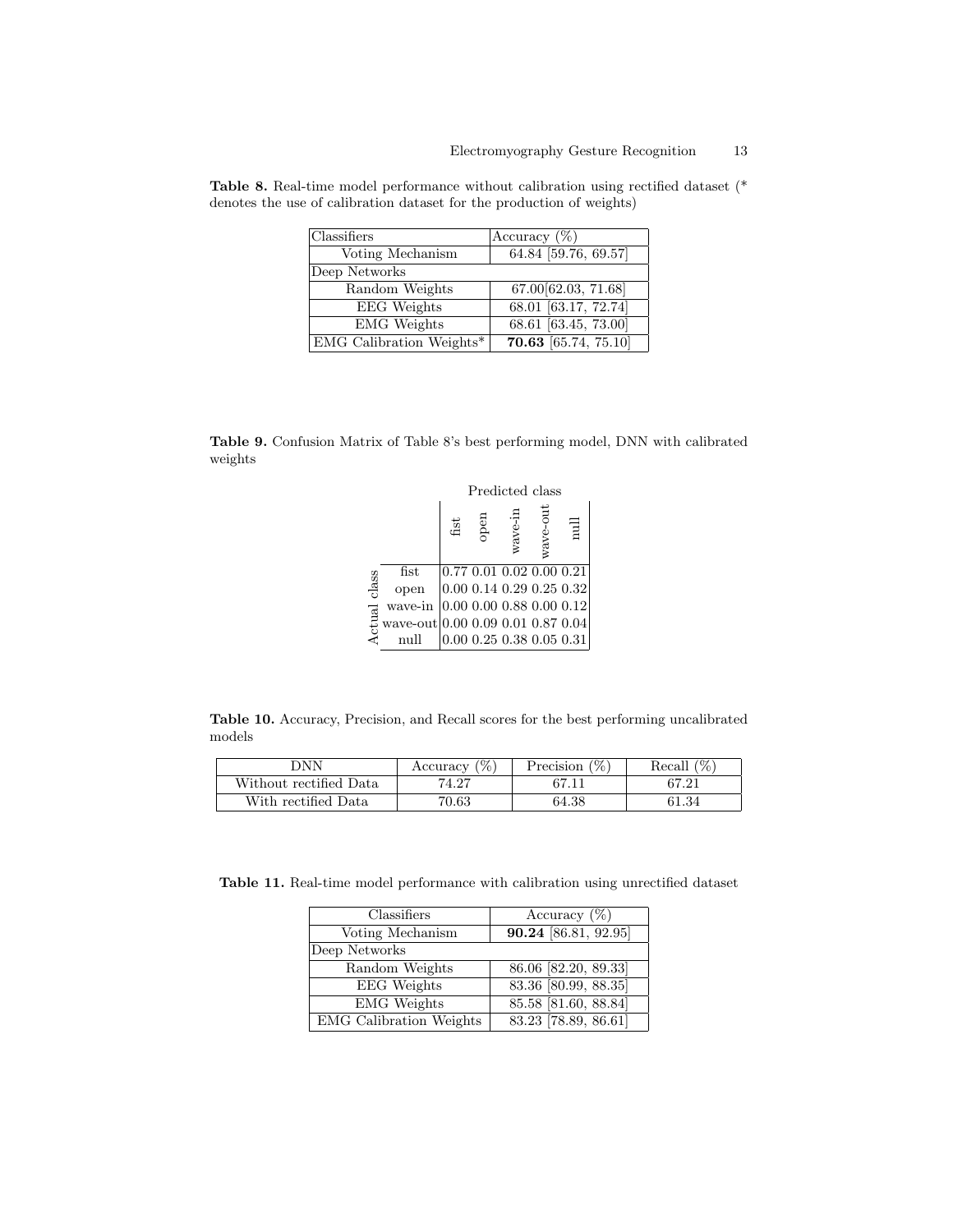|        |                                   | Predicted class |      |         |                                    |                          |
|--------|-----------------------------------|-----------------|------|---------|------------------------------------|--------------------------|
|        |                                   | fist            | open | wave-in | wave-out                           | $\overline{\phantom{a}}$ |
|        | $_{\rm{fist}}$                    |                 |      |         | $0.97$ $0.01$ $0.01$ $0.00$ $0.01$ |                          |
| class  | open                              |                 |      |         | $0.00$ $0.63$ $0.12$ $0.07$ $0.18$ |                          |
|        | wave-in                           |                 |      |         | $0.00\ 0.00\ 1.00\ 0.00\ 0.00$     |                          |
| Actual | wave-out 0.00 0.00 0.00 0.99 0.01 |                 |      |         |                                    |                          |
|        |                                   |                 |      |         | 0.00 0.27 0.67 0.00 0.07           |                          |

Table 12. Confusion Matrix of Table 11's best performing model, Voting Mechanism

Table 13. Real-time model performance with calibration using rectified dataset

| Classifiers                    | Accuracy $(\%)$                   |
|--------------------------------|-----------------------------------|
| Voting Mechanism               | 91.93 [88.70, 94.35]              |
| Deep Networks                  |                                   |
| Random Weights                 | $\overline{87.23}$ [83.42, 90.31] |
| <b>EEG</b> Weights             | $81.54$ [77.40, 85.36]            |
| <b>EMG</b> Weights             | 88.68 [84.95, 91.52]              |
| <b>EMG</b> Calibration Weights | $85.58$ [81.60, 88.84]            |

Table 14. Confusion Matrix of Table 13's best performing model, Voting Mechanism

|                        |                                   | Predicted class |      |         |                                    |                                |
|------------------------|-----------------------------------|-----------------|------|---------|------------------------------------|--------------------------------|
|                        |                                   | fist            | open | wave-ir | wave-out                           | $_{\text{null}}$               |
|                        | $_{\rm{fst}}$                     |                 |      |         | $0.96$ $0.00$ $0.02$ $0.00$ $0.02$ |                                |
| class<br><b>Actual</b> | open                              |                 |      |         |                                    | $0.00\ 0.23\ 0.34\ 0.15\ 0.28$ |
|                        | wave-in                           |                 |      |         | $0.00\ 0.00\ 1.00\ 0.00\ 0.00$     |                                |
|                        | wave-out 0.00 0.01 0.00 0.99 0.00 |                 |      |         |                                    |                                |
|                        |                                   |                 |      |         |                                    | 0.00 0.00 0.27 0.00 0.72       |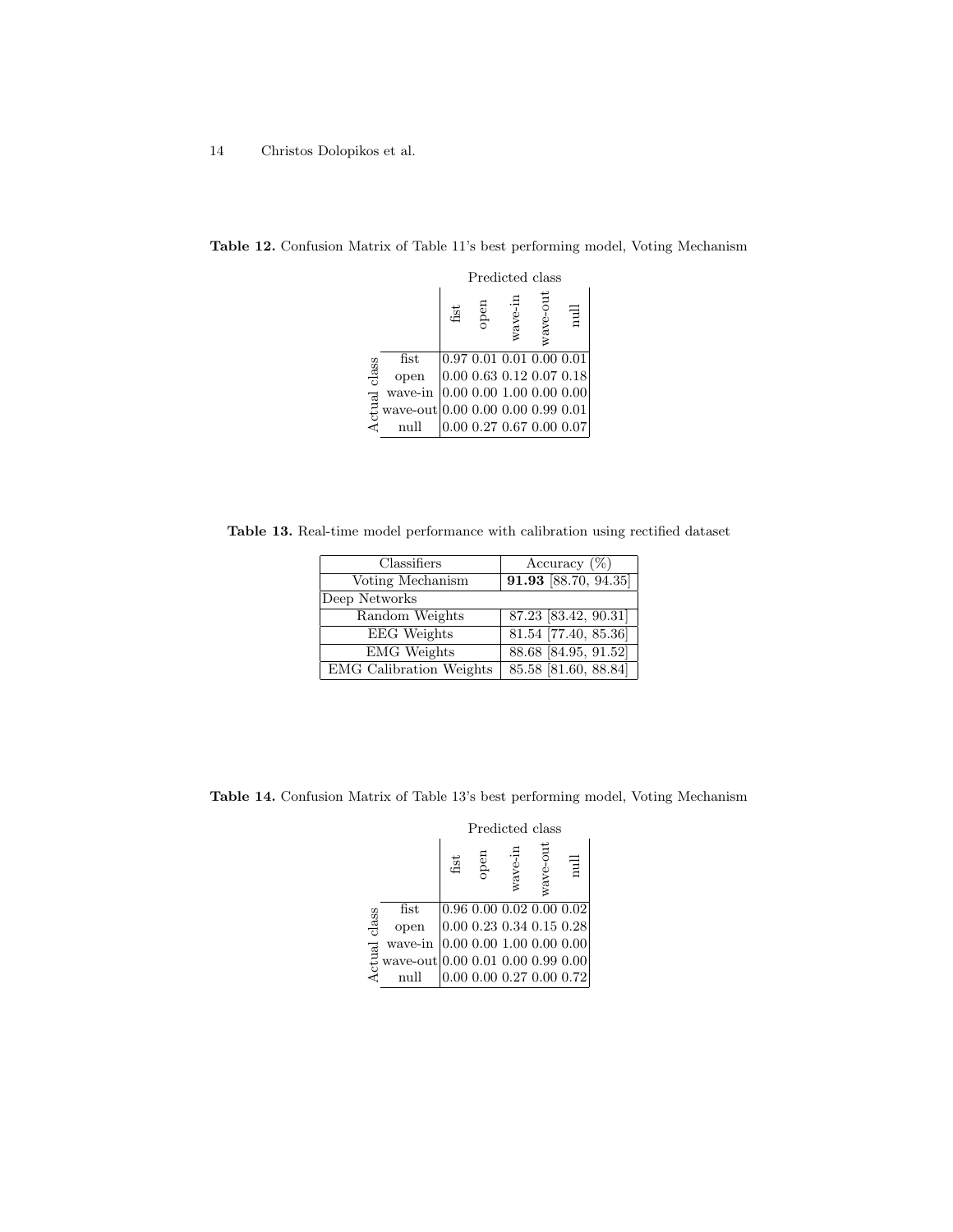| Voting Mechanism       | Accuracy $(\%)$ | Precision $(\%)$ | Recall $(\%)$ |
|------------------------|-----------------|------------------|---------------|
| Without rectified Data | 90.24           | 83.83            | 77.18         |
| With rectified Data    | 91.93           | 88.04            | 78.13         |

Table 15. Accuracy, Precison, and Recall scores for the best performing real-time models with calibration

#### 4.3 Discussion

The confusion matrices presented in subsections 4.1 & 4.2 allow us to infer that some of the classification errors were in part affected by human anatomy. The "open fingers" gesture was the most likely to be misclassified in our benchmark experiment (Tables  $2 \& 4$ , with  $21.56\% \& 21.27\%$  misclassification respectively). For the real-time experiments presented in section 4.2, "open fingers" misclassification percentages reach 89.06%, 85.62%, 36.56% & 77.18% in tables 7, 9, 12 & 14, respectively. In all these cases the misclassification percentages mentioned are substantially higher than those of the other gestures' classes.

It can be observed that the "open-fingers" gesture was most frequently erroneously recognized as the "wave-in" & "wave-out" gestures. The "open-fingers" gesture comprises primarily an abduction of the fingers, involving the extensor carpi radialis (brevis & longus), extensor digitorium communis, and flexor carpi radialis muscles [14]. The flexor carpi radialis is also utilised in combination with the *flexor digitorium superficialis* and *flexor digitorum profundus* [14] in flexion of the wrist, i.e. the "wave-in" gesture. Similarly, wrist extension and hyperextension, as performed in the "wave-out" gesture, also requires activation of the flexor digitorum profundus [14]. This shared employment of certain forearm muscles provides some insight as to why gestures which outwardly appear very distinct in fact have electromyographic similarities, hence leading to misclassification between these gestures.

# 5 Conclusion & Future Work

Future extensions to this study could consider a larger number of participants for collecting the base dataset, since this would allow the algorithms to generalise a greater number of people, which may minimise the amount of data required for calibration purposes. Whilst in this work the results were based on processing of EMG data collected from the right forearm, the process could be replicated for the left and would be likely to achieve similar results. Future work may even be able to develop an ambidextrous gesture classification system. Additionally, the relationship between a larger number of gestures and the required size of calibration datasets could also be explored, to move beyond the four classes (plus one neutral class) studied in this work.

To finally conclude, Human-Computer Interaction has been somewhat static in the state-of-the-art for many years compared to other computer science fields since real-time classification is often forgotten, with research focusing on maximising the accuracy of models on static training and testing datasets. In this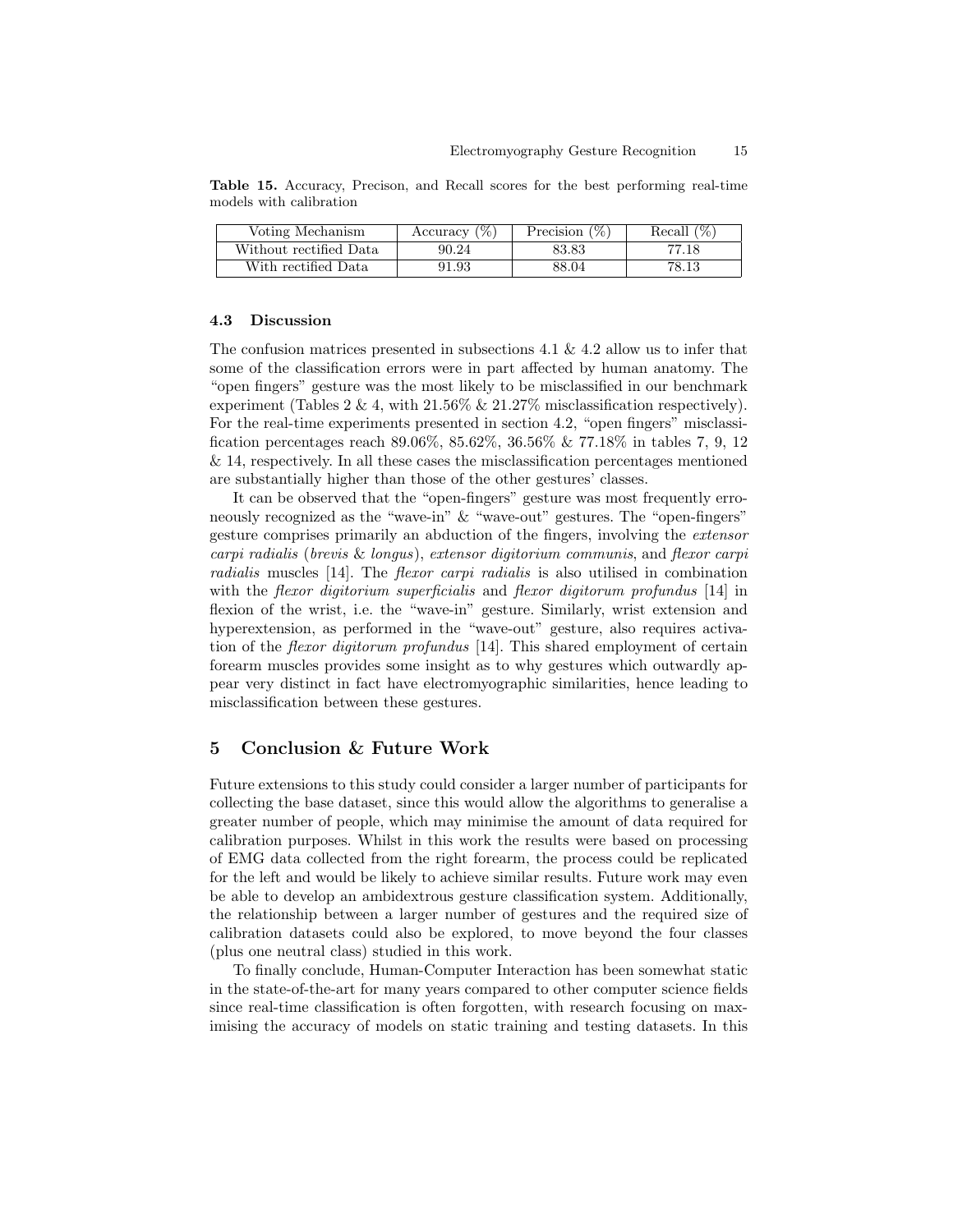work, we contributed towards methods for real-time gesture recognition, developing approaches that would allow the technology to be used in the real world. Connecting users with technology would allow for higher level of multi-tasking and productivity without physically discriminating its users, that is, setting the basis of bringing humans in unison with technology. It is evident from these experiments that calibration processes are important for real-time classification of hand gestures, improving the best model performance from 67.87% to 91.93% accuracy when a short calibration exercise is performed. Additionally, this study shows the combination of multiple classical models can outperform a Deep Learning neural network, providing motivation for future investigations into the optimal choice of classifiers for this kind of problem. The product of the study is a process of successfully classifying hand gestures in real-time.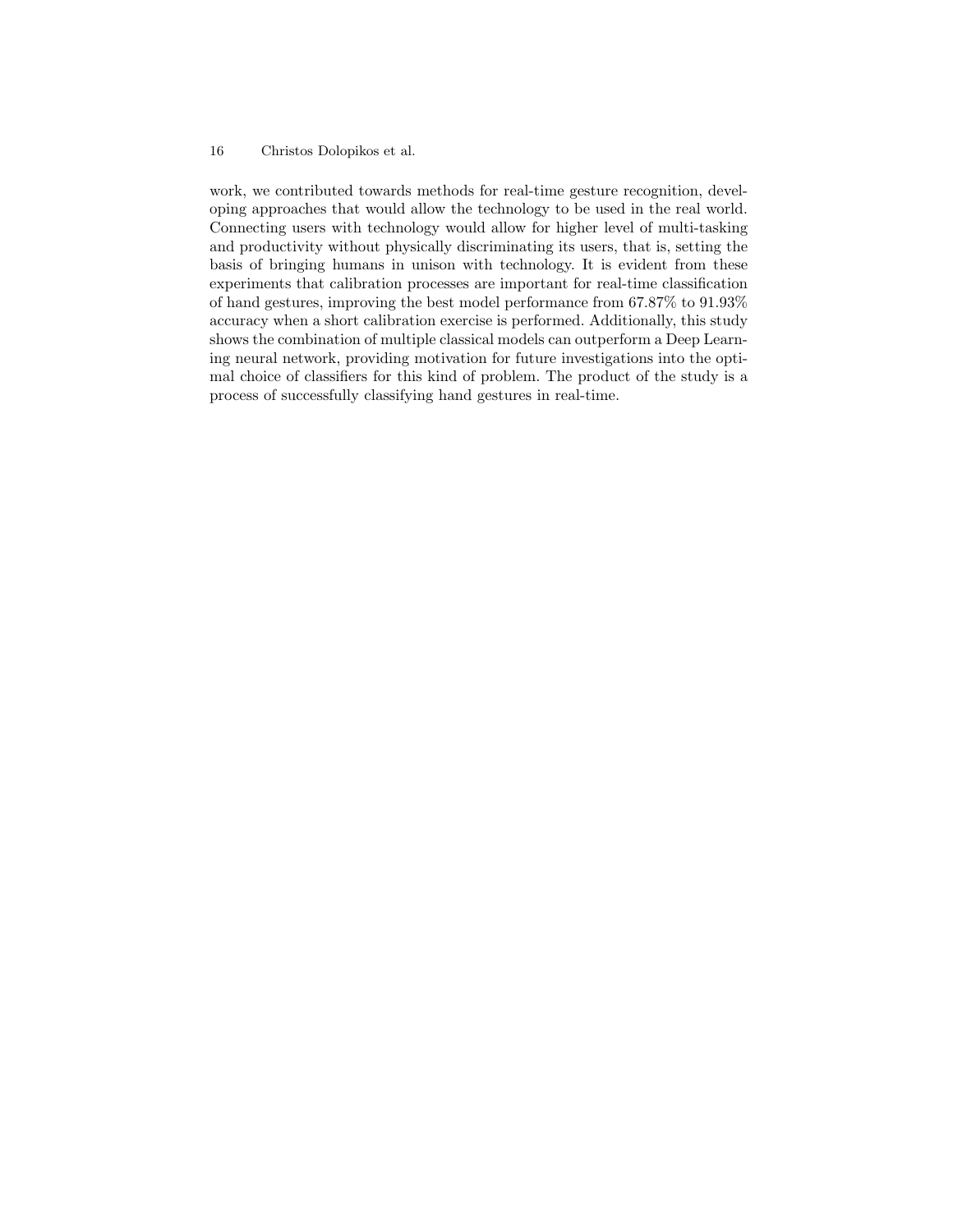# References

- 1. J. G. Abreu, J. M. Teixeira, L. S. Figueiredo, and V. Teichrieb. Evaluating sign language recognition using the myo armband. In 2016 XVIII Symposium on Virtual and Augmented Reality (SVR), pages 64–70, 2016.
- 2. I. S. Aleem, P. Ataee, and S. Lake. Systems, devices, and methods for wearable electronic devices as state machines, Feb. 5 2019. US Patent 10,199,008.
- 3. M. E. Benalcázar, C. Motoche, J. A. Zea, A. G. Jaramillo, C. E. Anchundia. P. Zambrano, M. Segura, F. Benalcázar Palacios, and M. Pérez. Real-time hand gesture recognition using the myo armband and muscle activity detection. In 2017 IEEE Second Ecuador Technical Chapters Meeting (ETCM), pages 1–6, 2017.
- 4. J. J. Bird, J. Kobylarz, D. R. Faria, A. Ekárt, and E. P. Ribeiro. Cross-domain mlp and cnn transfer learning for biological signal processing: Eeg and emg. IEEE Access, 8:54789–54801, 2020.
- 5. J. J. Bird, L. Manso, E. Ribeiro, A. Ekart, and D. Faria. A study on mental state classification using eeg-based brain-machine interface. In 2018 International Conference on Intelligent Systems (IS), Funchal, Madeira Island, Portugal, September 2018.
- 6. A. Boyali, N. Hashimoto, and O. Matsumoto. Hand posture and gesture recognition using myo armband and spectral collaborative representation based classification. In 2015 IEEE 4th Global Conference on Consumer Electronics (GCCE), pages 200–201, 2015.
- 7. British Deaf Association. Help & resources, March 2017.
- 8. F. Chollet et al. Keras. https://keras.io, 2015.
- 9. S. W. Cummings, C. Tangen, B. Wood, and R. H. Crompton. Encyclopædia britannica, Apr 2018.
- 10. C. Darwin. On the origin of species: A facsimile of the first edition. Harvard University Press, 1964.
- 11. J. A. Deja, P. Arceo, D. G. David, P. L. Gan, and R. C. Roque. MyoSL: A framework for measuring usability of two-arm gestural electromyography for sign language. In M. Antona and C. Stephanidis, editors, Universal Access in Human-Computer Interaction. Methods, Technologies, and Users, pages 146–159, Cham, 2018. Springer International Publishing.
- 12. C. Dolopikos, M. Pritchard, J. J. Bird, and D. R. Faria. Collection of original emg dataset, 2020.
- 13. T. A. Ghebreyesus. WHO director-general's opening remarks at the media briefing on COVID-19 - 11 March 2020, Mar 2020.
- 14. H. Gray. Anatomy of the human body. Lea & Febiger, Philadelphia, Pennsylvania, USA, 20 edition, 1918.
- 15. E. Kaya and T. Kumbasar. Hand gesture recognition systems with the wearable myo armband. In 2018 6th International Conference on Control Engineering Information Technology (CEIT), 10 2018.
- 16. J. Kim, S. Mastnik, and E. André. Emg-based hand gesture recognition for realtime biosignal interfacing. In Proceedings of the 13th international conference on Intelligent user interfaces, pages 30–39, 2008.
- 17. J. Kobylarz, J. J. Bird, D. R. Faria, E. P. Ribeiro, and A. Ekárt. Thumbs up, thumbs down: non-verbal human-robot interaction through real-time emg classification via inductive and supervised transductive transfer learning. Journal of Ambient Intelligence and Humanized Computing, pages 1–11, 2020.